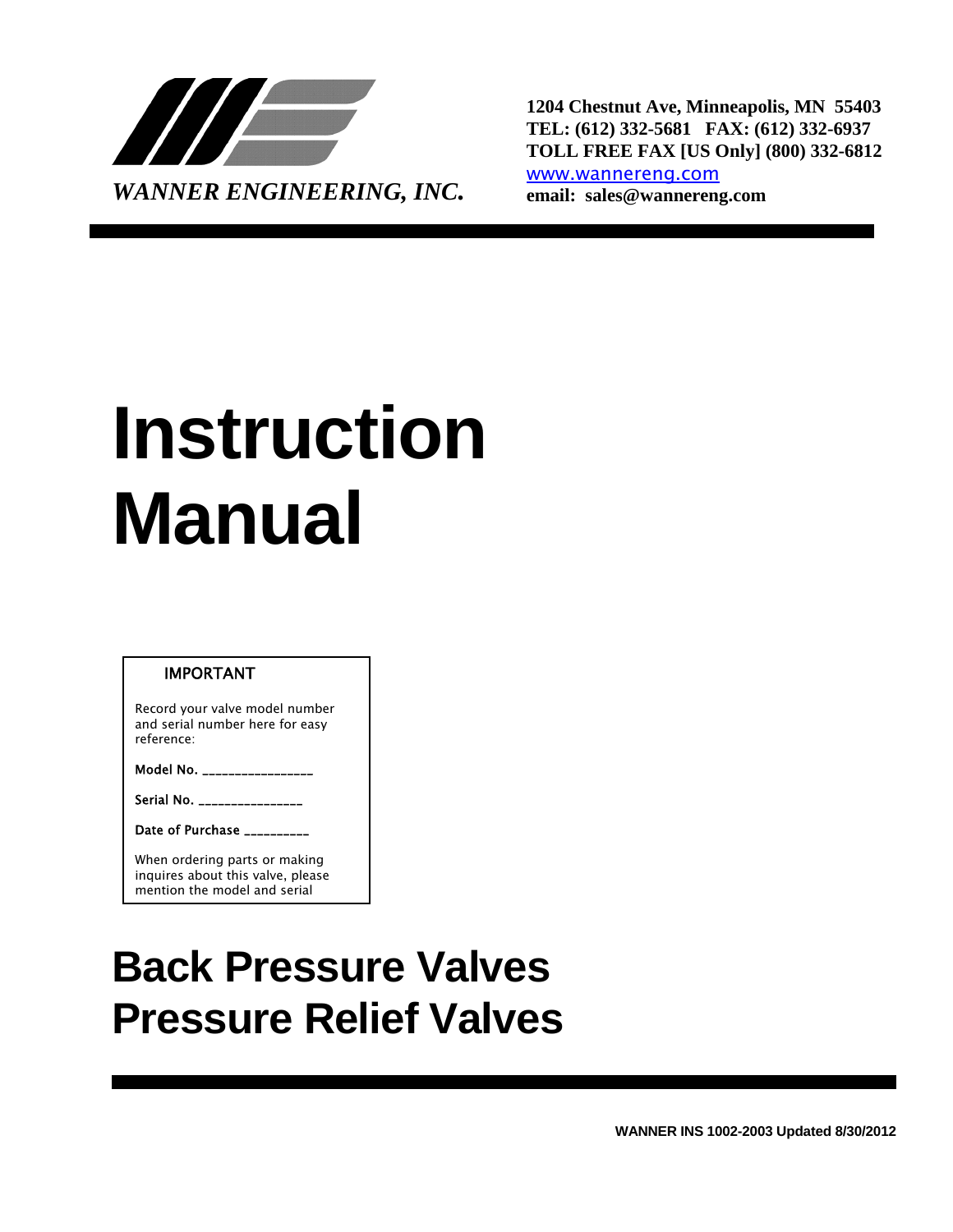

### **INTRODUCTION**

Diaphragm back pressure valves are used to enhance the performance of chemical feed pumps and systems by providing a constant discharge head pressure. These valves also function as an anti-syphon valve. The diaphragm is held against the seat by the internal spring. Back pressure is adjustable from 10 - 150 psi via the tamper resistant adjustment screw. When the inlet pressure exceeds the preset pressure the diaphragm lifts off the seat and the chemical flows to the injection point. After each discharge stroke of the pump, as the pressure drops, the diaphragm reseats itself.

Diaphragm pressure relief valves are designed to protect chemical feed pumps and systems from overpressure caused by defective equipment or blockages in the chemical line.

The 3 port design allows chemical to flow through the valve via an internal chamber. When the pressure in the chemical line exceeds the preset pressure of the valve the diaphragm lifts off the seat and the chemical then flows out the bottom port back to the chemical tank. Relief pressure is adjustable form 10 - 150 psi via the tamper resistant screw in the top of the valve.

#### **INSTALLATION**

#### **Back Pressure Valve:**

Generally, the back pressure valve can be installed anywhere in the discharge line, provided there is some downstream pressure at the dosage point. If there is no downstream pressure the back pressure valve should be installed at the dosage point to prevent siphoning and drainage of the chemical line. All valves are factory set at 50 psi, unless otherwise specified. Field adjustment is possible with the adjustment screw.

Back pressure valve performance will be enhanced with the installation of a pulsation dampener to smooth out the discharge / suction cycles of the pump. Thus, the diaphragm is free to float inside the valve chamber, minimizing the wear on the stress points of the diaphragm. For many low pressure applications dampeners without diaphragms are acceptable. These pulsation dampeners should be sized at 12 - 15 times the dosage volume of the pump head. For some applications diaphragm type dampeners are required. Generally speaking 5 to 10% dampening is sufficient.

#### **Pressure Relief Valve:**

Installation should be made as close to the chemical pump discharge valve as possible, without any equipment, especially shut-off valves, between the valve and the pump. Direction of flow must be across the valve, however the side of entry is not important. All valves are factory set at 50 psi, however field adjustment is possible with the adiustment screw.

The optimum installation for the relief valve is to vent the relief port back to the chemical tank, or directly to a containment area. However if this is not possible, the relief port can be piped back into the suction side of the pump. This will apply the suction pressure to the relief port. To compensate, divide the suction pressure by 4 and add this pressure to the relief valve setting. Always test the relief valve under normal system operating conditions to ensure it is set properly.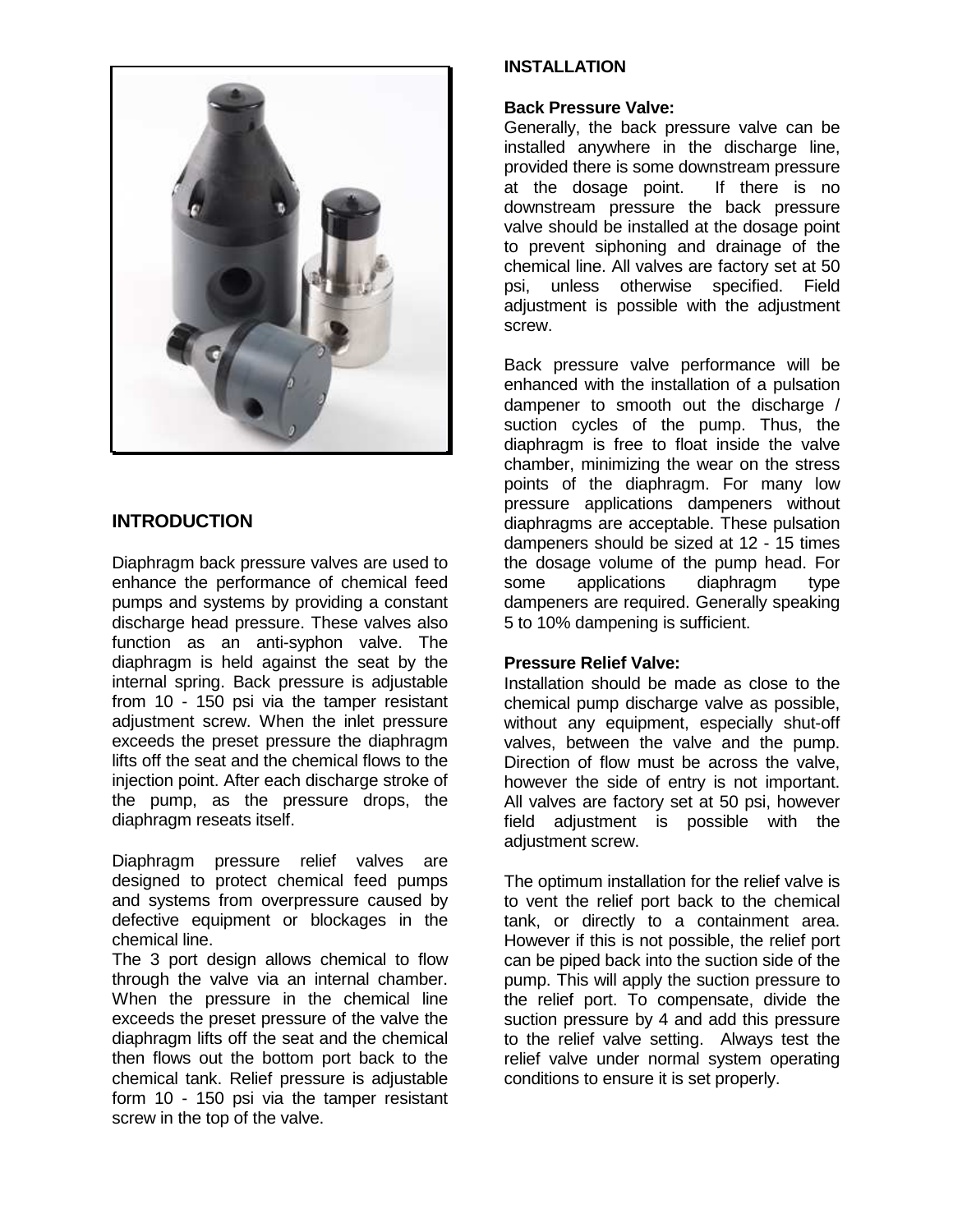

#### **MAINTENANCE:**

The pressure relief and back pressure valves were designed to minimize the amount of maintenance required to keep the valves in operation. However, periodic replacement of the diaphragm is required. To facilitate inspection and replacement, the valve layout is such that removal of the diaphragm can be done without taking the valve out of the chemical line.

#### **Caution: Ensure the system is not under pressure and that the chemical lines are flushed with water before disassembly.**

Unscrew the pressure adjustment screw to remove the pressure from the diaphragm. Remove the 4 bolts and lift off the valve top.

After the diaphragm and the valve seat have been inspected and replaced if necessary, (White PTFE side down), check the adjustment spring. Make sure there is no rust or corrosion. Place the support disc and the spring onto the valve body and slide the top back over the four bolts.

Tighten the 4 bolts and replace the adjustment screw. Turn the adjustment screw clockwise to approximately the same position as it was prior to disassembly. If an exact pressure setting is required or a different pressure is desired a pressure gauge should be used to verify the setting. Pressure can be increased by turning the pressure adjustment screw clockwise.

#### **DIMENSIONS:**



| D         | Α    | в    | C     |
|-----------|------|------|-------|
| 1/4"      | 3.55 | 2.35 | 0.750 |
| 3/8"      | 3.55 | 2.35 | 0.750 |
| $1/2$ " M | 4.25 | 2.35 | 0.750 |
| $1/2$ " G | 5.56 | 3.50 | 1.125 |
| 3/4"      | 5.56 | 3.50 | 1.125 |
| 1"        | 5.86 | 3.50 | 1.250 |
| 11/2"     | 8.35 | 4.90 | 1.825 |
| 2"        | 8.90 | 4.90 | 2.15  |

**NOTE: Dimensions are general. See dimension sheets for exact sizes of various material valves.**